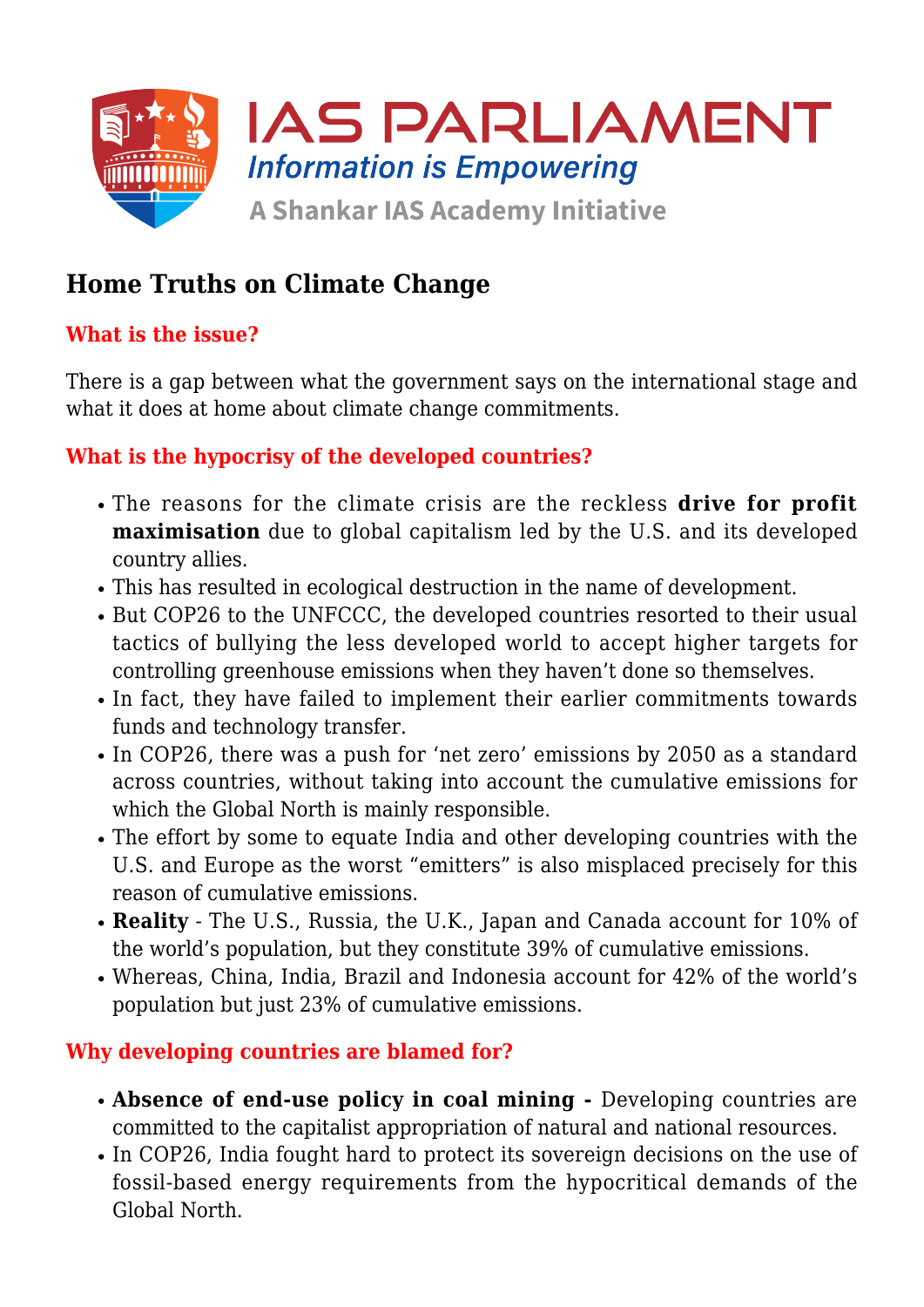- On the one hand, India boasts of switching to solar energy to meet its emission control targets. On the other hand, it is auctioning coal mines to privatize the coal industry for profit (rather than being merely for development purposes).
- Encouraging open cast mines without the guarantee of end-use is for commercialisation and export.
- Halt and reverse forest loss declaration Over 140 countries signed the declaration on "halt and reverse forest loss and land degradation by 2030."
- But India didn't sign the agreement on the ground that the declaration linked trade to land use and trade falls under the purview of the WTO.
- However home policies towards corporatisation of agriculture and the encouragement to contract farming on conditions set by big agri-businesses undermine food security.
- The pursuit of such policies domestically damages the credibility of India's stand on international platforms.
- **Protecting the rights of indigenous people** The same declaration has commitments to recognize and (extend) support to smallholders, indigenous peoples, and local communities.
- India did not sign these commitments as it is following policies that are opposed to them.
- In amending the following Acts, the government has moved to monetize, privatize, commercialize and even militarise forests
	- Forest Act of 1927,
	- Forest (Conservation) Act of 1980,
	- Mines and Minerals (Development and Regulation) Act of 1957,
	- Coal Bearing Areas (Acquisition and Development) Act of 1957,
	- Adoption of the Compensatory Afforestation Fund Rules.
- This affects the recognized rights of forest communities and specifically tribal communities.
- These measures are reflected in the proposed Forest Policy of 2018.
- All these changes strip the Gram Sabha of any voice in decision-making processes.
- From 2013-2019, it is estimated that 96% of tree cover loss occurred in natural forests.
- Making tribal communities who have the emitted least carbon pay with their lands is concerning.
- Forest Rights Act of 2006, which recognizes the rights and duties of Adivasis and traditional forest-dwelling communities, is being diluted with a high rejection of claims.